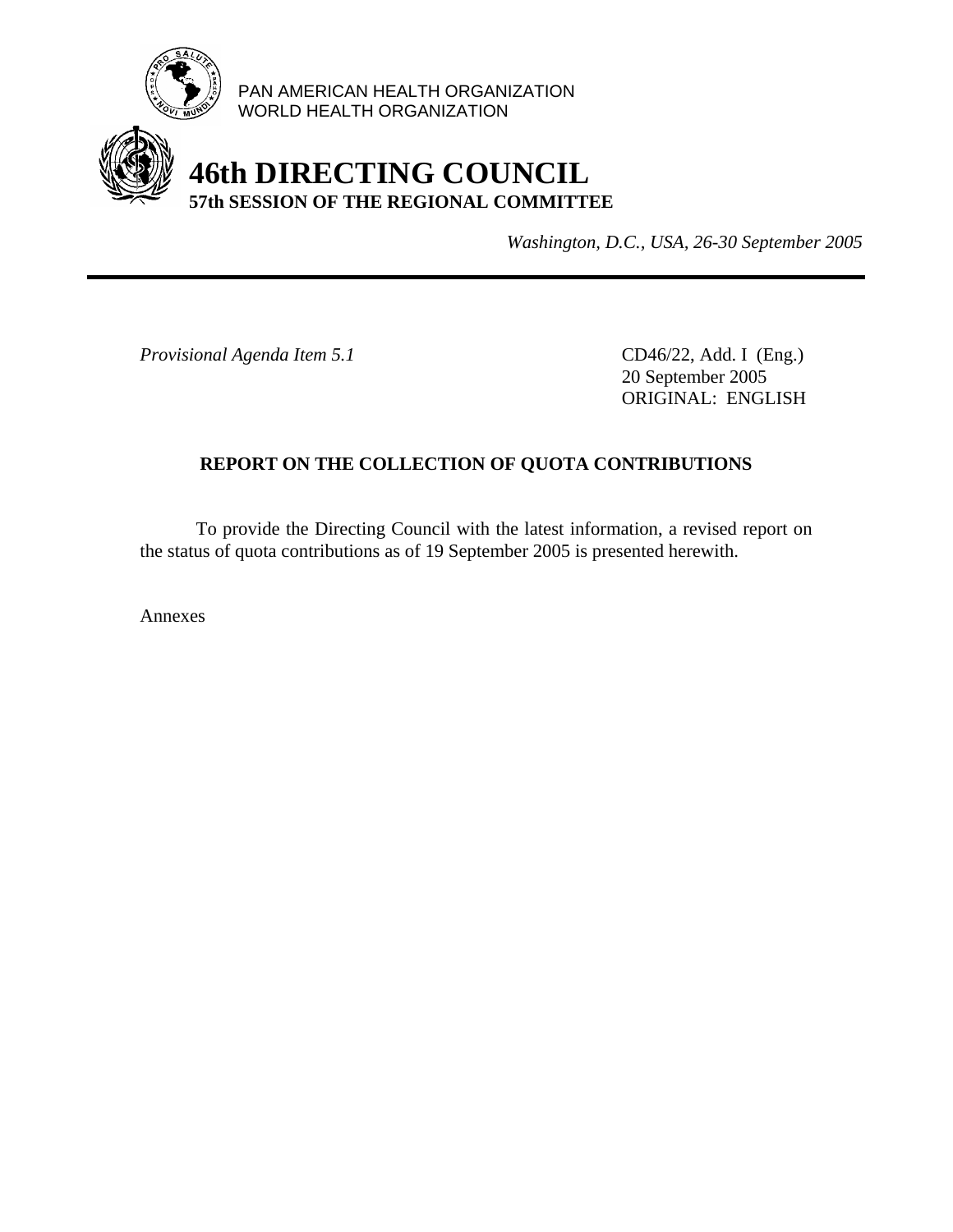#### **PAN AMERICAN HEALTH ORGANIZATION STATEMENT OF QUOTA CONTRIBUTIONS DUE FROM MEMBER , PARTICIPATING AND ASSOCIATE STATES**

**AS OF 19 SEPTEMBER 2005** U.S. DOLLARS

| <b>MEMBER</b>                                                                                                                               | 1999   | 2000      | 2001   | 2002                | 2003                                  | 2004                                              | 2005                                                    | <b>BALANCE DUE</b><br>1/1/2005                              | <b>COLLECTED</b><br>in 2005                        | <b>BALANCE</b><br><b>DUE</b>                                              |
|---------------------------------------------------------------------------------------------------------------------------------------------|--------|-----------|--------|---------------------|---------------------------------------|---------------------------------------------------|---------------------------------------------------------|-------------------------------------------------------------|----------------------------------------------------|---------------------------------------------------------------------------|
| ANTIGUA AND BARBUDA<br><b>ARGENTINA (2)</b><br><b>BAHAMAS</b><br><b>BARBADOS</b><br><b>BELIZE</b>                                           | 87,476 | 3,992,676 |        | 3,992,676 4,170,569 | 4,170,569                             | 17,324<br>4,244,035                               | 17,324<br>4,244,035<br>60,630<br>69,290<br>25,984       | 34,648<br>24,902,036<br>60,630<br>69,290<br>25,984          | 5,500,000<br>60,630<br>69,290<br>25,984            | 34,648<br>19,402,036<br>$\bf{0}$<br>$\bf{0}$                              |
| <b>BOLIVIA</b><br><b>BRAZIL</b><br>CANADA (3)<br><b>CHILE</b><br>COLOMBIA (3)                                                               |        |           |        |                     | 59,580<br>4,955,664<br>800,068        | 60,630<br>7,405,411<br>467,710<br>814,163         | 60,630<br>7,405,411<br>10,705,368<br>467,710<br>814,163 | 180,840<br>19,766,486<br>10,705,368<br>935,420<br>2,428,394 | 63,630<br>7,446,779<br>10.705.368<br>217,710       | 117,210<br>12,319,707<br>$\boldsymbol{0}$<br>717,710<br>2,428,394         |
| <b>COSTA RICA</b><br>CUBA (4)<br><b>DOMINICA</b><br><b>DOMINICAN REPUBLIC (4)</b><br><b>ECUADOR</b>                                         |        |           |        | 162,375<br>17,024   | 37,261<br>621,912<br>17,024<br>78,857 | 112,597<br>632,867<br>17,324<br>155,904<br>33,008 | 112,597<br>632,867<br>17,324<br>155,904<br>155,904      | 262,455<br>2,050,021<br>68,696<br>390,665<br>188,912        | 159,336<br>853,440<br>17,024<br>233,416<br>188,912 | 103,119<br>1,196,581<br>51,672<br>157,249<br>0                            |
| <b>EL SALVADOR</b><br><b>FRANCE</b><br><b>GRENADA</b><br><b>GUATEMALA</b><br><b>GUYANA</b>                                                  |        |           |        |                     |                                       | 25,984                                            | 60,630<br>251,178<br>25,984<br>112,597<br>17,324        | 60,630<br>251,178<br>51,968<br>112,597<br>17,324            | 60,630<br>251,178<br>25,984<br>112,597<br>17,324   | $\bf{0}$<br>$\mathbf{0}$<br>25,984<br>$\bf{0}$                            |
| <b>HAITI</b><br><b>HONDURAS</b><br><b>JAMAICA</b><br><b>MEXICO</b><br>NETHERLANDS                                                           |        |           |        |                     | 110,039<br>3,005,491                  | 5,546<br>155.904<br>5,266,070                     | 60,630<br>60,630<br>155,904<br>5,266,070<br>77,951      | 60,630<br>66,176<br>421,847<br>13,537,631<br>77,951         | 155.874<br>5,222,059<br>77,951                     | 60,630<br>66,176<br>265,973<br>8,315,572<br>0                             |
| <b>NICARAGUA</b><br><b>PANAMA</b><br>PARAGUAY<br><b>PERU (1)</b><br><b>PUERTO RICO</b>                                                      |        |           |        | 109,535<br>342,980  | 153,205<br>348,966                    | 155,904<br>355,113<br>97,015                      | 60,630<br>112,597<br>155,904<br>355,113<br>97,015       | 60,630<br>112,597<br>574,548<br>1,402,172<br>194,030        | 60,630<br>32,862<br>231,776                        | $\mathbf{0}$<br>79,735<br>342,772<br>1,402,172<br>194,030                 |
| <b>SAINT KITTS AND NEVIS</b><br><b>SAINT LUCIA</b><br>SAINT VINCENT AND THE GRENADINES<br><b>SURINAME (2)</b><br><b>TRINIDAD AND TOBAGO</b> |        |           | 42,343 | 59,580              | 59,580                                | 34<br>60,630                                      | 17,324<br>25,984<br>17,324<br>60,630<br>155,904         | 17,324<br>26,018<br>17,324<br>282,763<br>155,904            | 17,324<br>25,984<br>17,324<br>155,904              | $\boldsymbol{0}$<br>34<br>$\boldsymbol{0}$<br>282,763<br>$\boldsymbol{0}$ |
| <b>UNITED KINGDOM</b><br><b>UNITED STATES (3)</b><br><b>URUGUAY</b><br>VENEZUELA (3)                                                        |        |           |        | 221,295             | 221,295                               | 48,546<br>18,786,321<br>225,194<br>2,774,616      | 51,967<br>57,008,759<br>225,194<br>2,774,616            | 100,513<br>75,795,080<br>892,978<br>5,549,232               | 81,344<br>28,504,000<br>221,295<br>2,774,616       | 19,169<br>47,291,080<br>671,683<br>2,774,616                              |
| <b>TOTAL</b>                                                                                                                                | 87,476 | 3,992,676 |        |                     | 4,035,019 5,083,358 14,639,511        | 41,917,850                                        | 92,153,000                                              | 161,908,890                                                 | 63,588,175                                         | 98,320,715                                                                |

(1) COUNTRIES SUBJECT TO ARTICLE 6.B<br>(2) COUNTRIES WITH DEFERRED PAYMENT<br>(3) COUNTRIES SUBJECT TO ADJUSTMENT<br>(4) COUNTRIES WITH DEFERRED PAYMENT

**(2) COUNTRIES WITH DEFERRED PAYMENT PLAN AND SUBJECT TO ARTICLE 6.B**

**(3) COUNTRIES SUBJECT TO ADJUSTMENT FOR TAX EQUALIZATION FUND**

**(4) COUNTRIES WITH DEFERRED PAYMENT PLAN NOT SUBJECT TO ARTICLE 6.B**

|                                |                                | <b>BALANCE DUE</b> | <b>COLLECTED</b> | <b>BALANCE</b> |
|--------------------------------|--------------------------------|--------------------|------------------|----------------|
| Advance payments for year 2006 |                                | 1/1/2005           | <b>IN 2005</b>   | <b>DUE</b>     |
| Bahamas: 25.761                | <b>CONTRIBUTIONS FOR 2005</b>  | 92.153.000         | 21.606.805       | 70.546.195     |
| Bermuda (UK): 22,000           | <b>CONTRIBUTIONS FOR 2004</b>  | 41.917.850         | 26.980.096       | 14.937.754     |
| Guatemala:<br>162              | <b>PRIOR YEARS (1999-2003)</b> | 27,838,040         | 15,001,274       | 12,836,766     |
| Guyana: 561                    | <b>TOTAL</b>                   | 161,908,890        | 63,588,175       | 98,320,715     |
| Trinidad and Tobago: 105,993   |                                |                    |                  |                |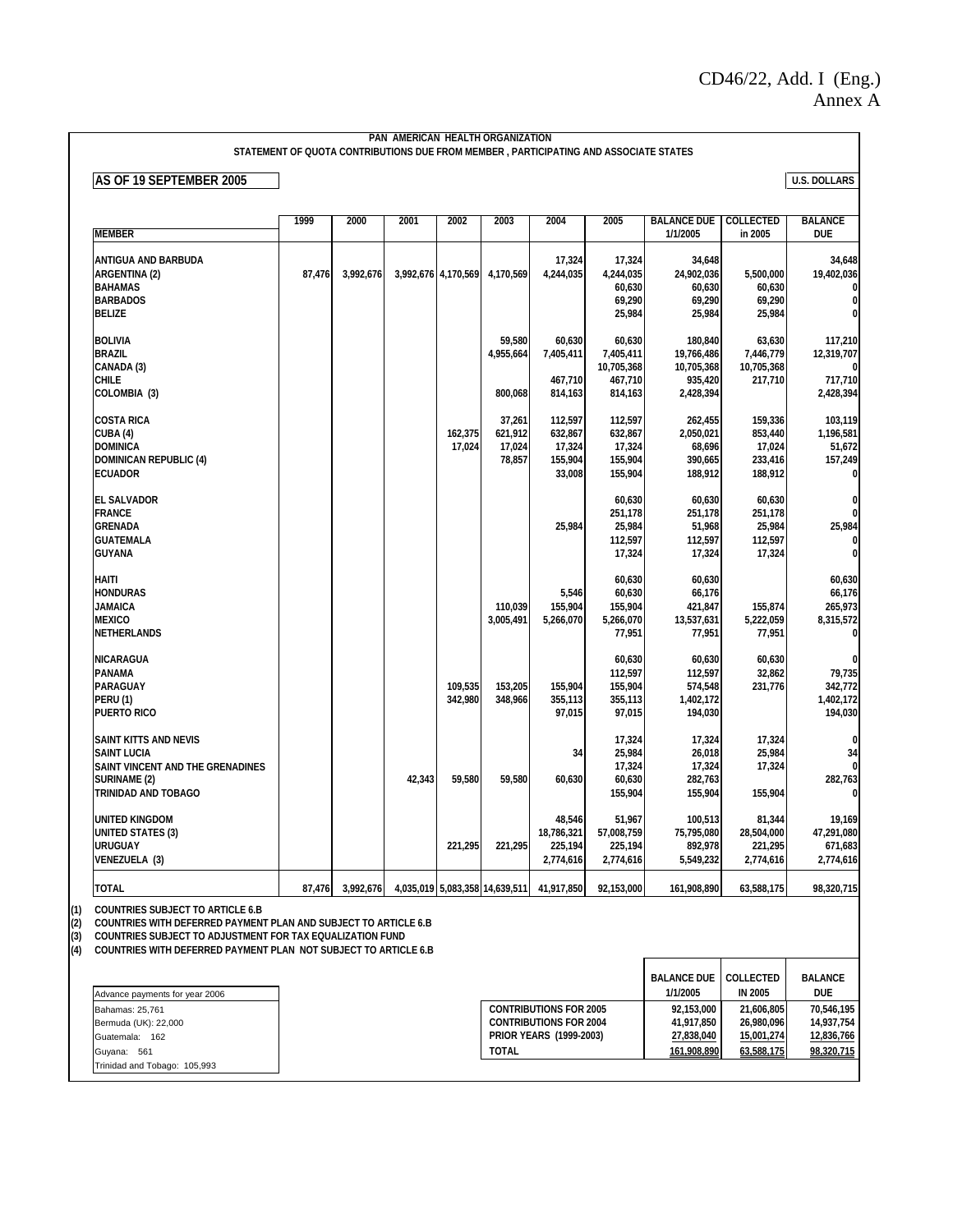## CD46/22, Add. I (Eng.) Annex B

|                            | PAN AMERICAN HEALTH ORGANIZATION<br>DETAIL OF RECEIPT AND APPLICATION OF QUOTA PAYMENTS<br>FOR THE PERIOD 1 JANUARY TO 19 SEPTEMBER 2005 |                                                                            |                                                            |                        |                                       |  |
|----------------------------|------------------------------------------------------------------------------------------------------------------------------------------|----------------------------------------------------------------------------|------------------------------------------------------------|------------------------|---------------------------------------|--|
| <b>PAYMENTS APPLIED</b>    |                                                                                                                                          |                                                                            |                                                            |                        |                                       |  |
| <b>COUNTRY</b>             | <b>PAYMENT RECEIVED</b>                                                                                                                  | <b>AMOUNT</b>                                                              | <b>PRIOR YEARS</b>                                         | 2004                   | 2005                                  |  |
| <b>ANTIGUA AND BARBUDA</b> |                                                                                                                                          |                                                                            |                                                            |                        |                                       |  |
| <b>ARGENTINA</b>           | 19105<br>20105                                                                                                                           | 2,750,000<br>2,750,000                                                     | 2,750,000<br>2,750,000                                     |                        |                                       |  |
| <b>BAHAMAS</b>             | <b>Advance payment</b><br><b>7 III 05</b><br>16 VI 05 (Transfer to CAREC)<br>5 VIII 05                                                   | 29,790<br>30,840<br>$-4,029$<br>4,029                                      |                                                            |                        | 29,790<br>30,840<br>$-4,029$<br>4,029 |  |
| <b>BARBADOS</b>            | <b>Advance payment</b><br>19 IX 05                                                                                                       | 62,079<br>7,211                                                            |                                                            |                        | 62,079<br>7,211                       |  |
| <b>BELIZE</b>              | 14 IV 05                                                                                                                                 | 25,984                                                                     |                                                            |                        | 25,984                                |  |
| <b>BOLIVIA</b>             | 9 IX 05                                                                                                                                  | 63,630                                                                     | 59,580                                                     | 4,050                  |                                       |  |
| <b>BRAZIL</b>              | 2 III 05<br>9 V 05<br>10 VI 05<br><b>7 VII 05</b><br>5 VIII 05<br>2 IX 05                                                                | 1,154,290<br>1,213,102<br>1,252,087<br>1,270,110<br>1,292,435<br>1,264,755 | 1,154,290<br>1,213,102<br>1,252,087<br>1,270,110<br>66,075 | 1,226,360<br>1,264,755 |                                       |  |
| <b>CANADA</b>              | 18 IV 05                                                                                                                                 | 10,705,368                                                                 |                                                            |                        | 10,705,368                            |  |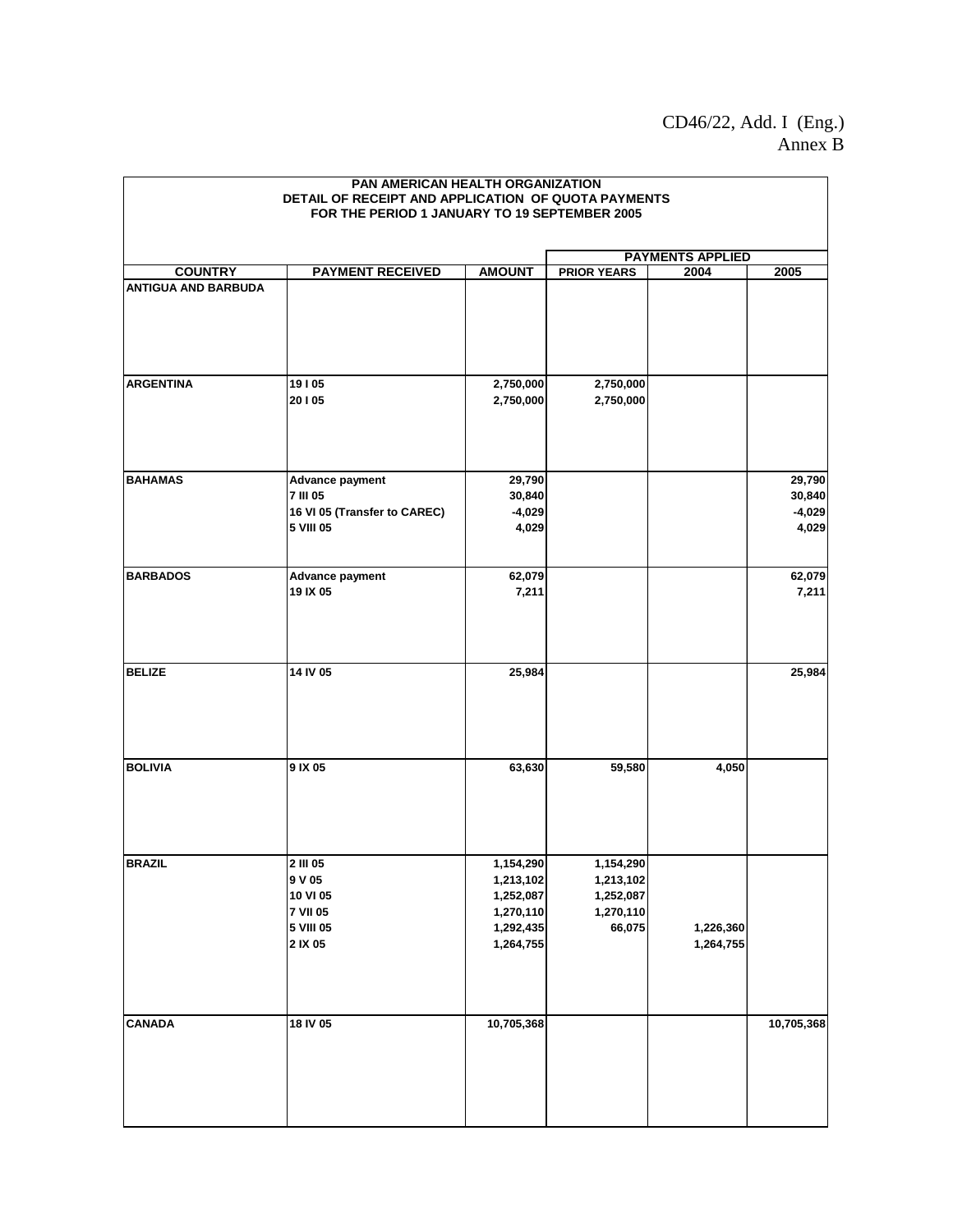### CD46/22, Add. I (Eng.) Annex B  $-2$  -

| PAN AMERICAN HEALTH ORGANIZATION<br>DETAIL OF RECEIPT AND APPLICATION OF QUOTA PAYMENTS<br>FOR THE PERIOD 1 JANUARY TO 19 SEPTEMBER 2005 |                                                       |                                      |                                      |                         |                                   |  |
|------------------------------------------------------------------------------------------------------------------------------------------|-------------------------------------------------------|--------------------------------------|--------------------------------------|-------------------------|-----------------------------------|--|
|                                                                                                                                          |                                                       |                                      |                                      |                         |                                   |  |
|                                                                                                                                          |                                                       |                                      |                                      | <b>PAYMENTS APPLIED</b> |                                   |  |
| <b>COUNTRY</b>                                                                                                                           | <b>PAYMENT RECEIVED</b>                               | <b>AMOUNT</b>                        | <b>PRIOR YEARS</b>                   | 2004                    | 2005                              |  |
| <b>CHILE</b>                                                                                                                             | 25 VII 05                                             | 217,710                              |                                      | 217,710                 |                                   |  |
| <b>COLOMBIA</b>                                                                                                                          |                                                       |                                      |                                      |                         |                                   |  |
| <b>COSTA RICA</b>                                                                                                                        | 20105<br>13 V 05<br>13 VII 05                         | 156,076<br>2,624<br>636              | 37,261                               | 112,597                 | 6,218<br>2,624<br>636             |  |
| <b>CUBA</b>                                                                                                                              | 7105                                                  | 84,000                               | 84,000                               |                         |                                   |  |
|                                                                                                                                          | 7105<br>23 II 05<br>16 IV 05<br>18 V 05               | 84,000<br>84,000<br>84,000<br>84,000 | 84,000<br>84,000<br>84,000<br>84,000 |                         |                                   |  |
|                                                                                                                                          | 13 VI 05<br>8 VIII 05<br><b>12 VIII 05</b><br>2 IX 05 | 84,000<br>84,000<br>84,000<br>90,720 | 84,000<br>84,000<br>84,000<br>90,720 |                         |                                   |  |
| <b>DOMINICA</b>                                                                                                                          | 14 IX 05<br>16 III 05                                 | 90,720<br>17,024                     | 21,567<br>17,024                     | 69,153                  |                                   |  |
|                                                                                                                                          |                                                       |                                      |                                      |                         |                                   |  |
| <b>DOMINICAN REPUBLIC</b>                                                                                                                | 2 IX 05                                               | 233,416                              | 78,857                               | 154,559                 |                                   |  |
| <b>ECUADOR</b>                                                                                                                           | 23 III 05<br>30 III 05<br>3 V 05<br>25 V 05           | 33,467<br>66,667<br>33,333<br>55,445 |                                      | 33,008                  | 459<br>66,667<br>33,333<br>55,445 |  |
| <b>EL SALVADOR</b>                                                                                                                       | 6 V 05                                                | 60,630                               |                                      |                         | 60,630                            |  |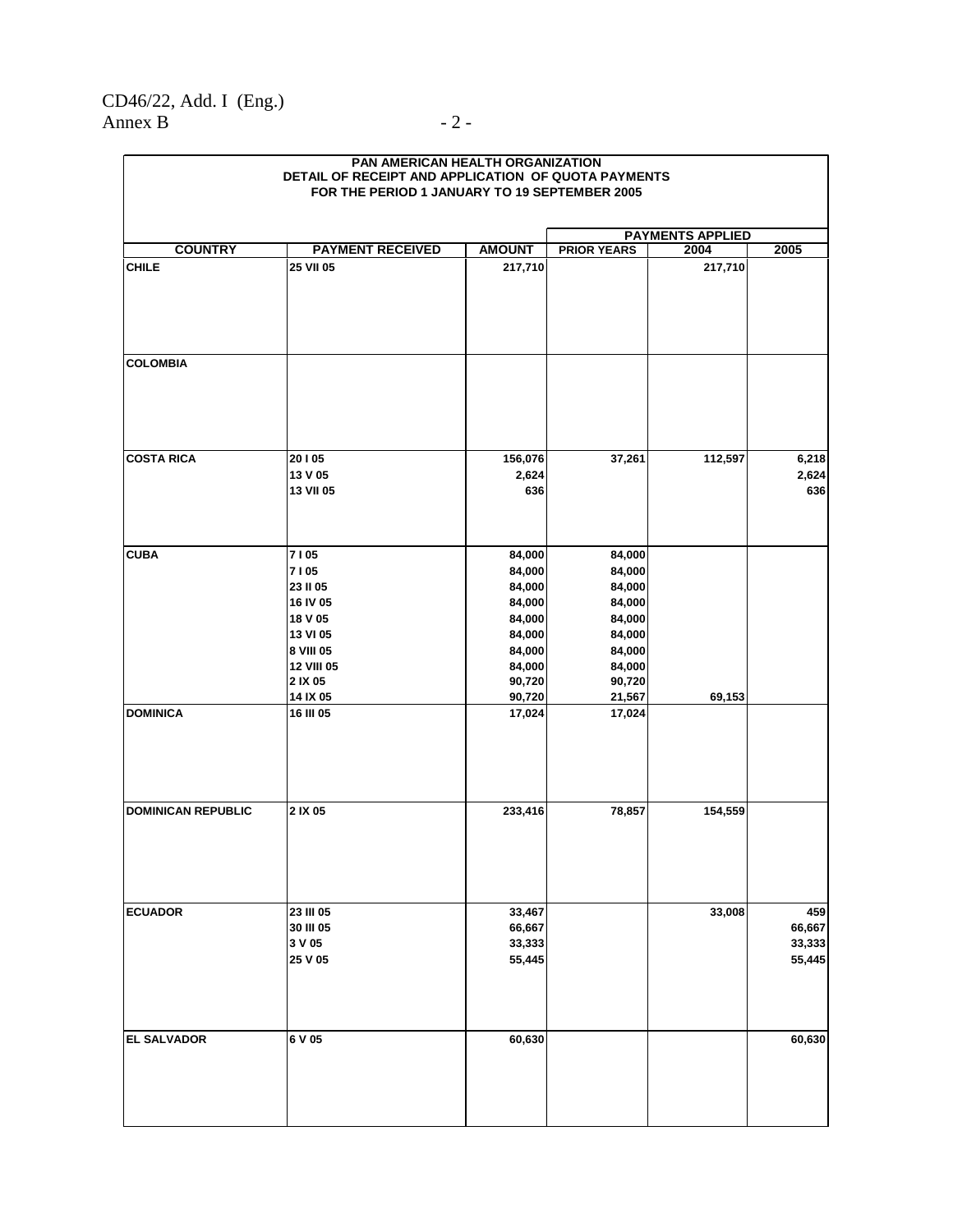|                                 | PAN AMERICAN HEALTH ORGANIZATION<br>DETAIL OF RECEIPT AND APPLICATION OF QUOTA PAYMENTS |                                 |                    |                         |                 |  |
|---------------------------------|-----------------------------------------------------------------------------------------|---------------------------------|--------------------|-------------------------|-----------------|--|
|                                 | FOR THE PERIOD 1 JANUARY TO 19 SEPTEMBER 2005                                           |                                 |                    |                         |                 |  |
|                                 |                                                                                         |                                 |                    |                         |                 |  |
|                                 |                                                                                         |                                 |                    | <b>PAYMENTS APPLIED</b> |                 |  |
| <b>COUNTRY</b><br><b>FRANCE</b> | <b>PAYMENT RECEIVED</b><br>26 IV 05                                                     | <b>AMOUNT</b><br>251,178        | <b>PRIOR YEARS</b> | 2004                    | 2005<br>251,178 |  |
|                                 |                                                                                         |                                 |                    |                         |                 |  |
| <b>GRENADA</b>                  | 15 IV 05                                                                                | 25,984                          |                    | 25,984                  |                 |  |
| <b>GUATEMALA</b>                | 10 IV 05                                                                                | 112,597                         |                    |                         | 112,597         |  |
| <b>GUYANA</b>                   | Advance payment<br>2 IX 05                                                              | 1,048<br>16,276                 |                    |                         | 1,048<br>16,276 |  |
| <b>HAITI</b>                    |                                                                                         |                                 |                    |                         |                 |  |
| <b>HONDURAS</b>                 |                                                                                         |                                 |                    |                         |                 |  |
| <b>JAMAICA</b>                  | 13 V 05<br>22 VI 05                                                                     | 94,085<br>61,789                | 94,085<br>15,954   | 45,835                  |                 |  |
| <b>MEXICO</b>                   | 31 III 05<br>25 V 05<br>26 VII 05                                                       | 5,357<br>4,056,000<br>1,160,702 | 5,357<br>3,000,134 | 1,055,866<br>1,160,702  |                 |  |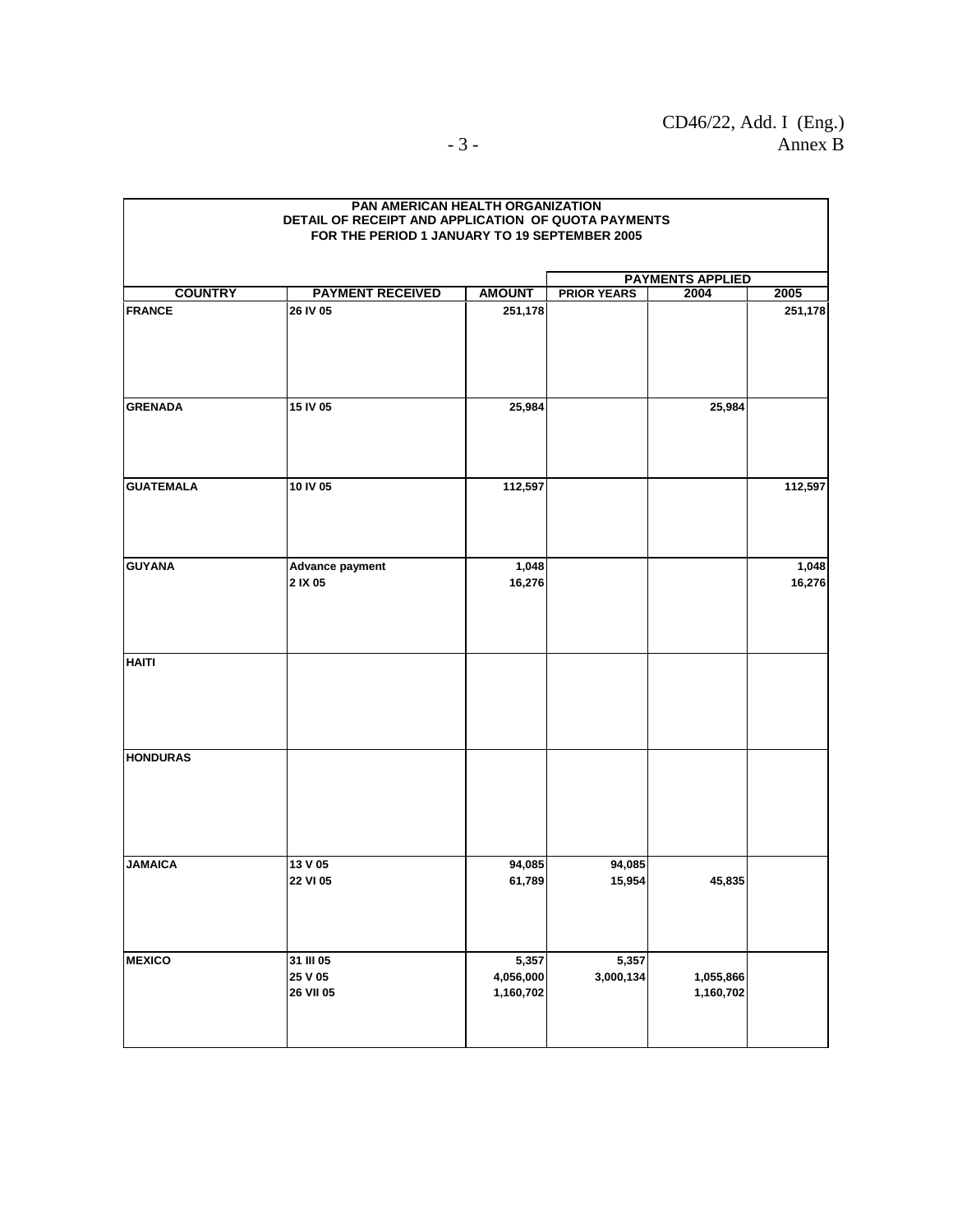| FOR THE PERIOD 1 JANUARY TO 19 SEPTEMBER 2005 |                                    |                             |                             |                         |                      |  |  |
|-----------------------------------------------|------------------------------------|-----------------------------|-----------------------------|-------------------------|----------------------|--|--|
|                                               |                                    |                             |                             | <b>PAYMENTS APPLIED</b> |                      |  |  |
| <b>COUNTRY</b>                                | <b>PAYMENT RECEIVED</b>            | <b>AMOUNT</b>               | <b>PRIOR YEARS</b>          | 2004                    | 2005                 |  |  |
| <b>NETHERLANDS</b>                            | 25 VII 05                          | 77,951                      |                             |                         | 77,951               |  |  |
| <b>NICARAGUA</b>                              | Advance payment<br>8 III 05        | 1<br>60,629                 |                             |                         | 60,629               |  |  |
| <b>PANAMA</b>                                 | 6 VII 05<br>6 VII 05<br>19 VIII 05 | 31,991<br>581<br>290        |                             |                         | 31,991<br>581<br>290 |  |  |
| <b>PARAGUAY</b>                               | 2 VI 05<br>27 VII 05<br>1 IX 05    | 34,992<br>114,820<br>81,964 | 34,992<br>114,820<br>81,964 |                         |                      |  |  |
| <b>PERU</b>                                   |                                    |                             |                             |                         |                      |  |  |
| <b>PUERTO RICO</b>                            |                                    |                             |                             |                         |                      |  |  |
| <b>SAINT KITTS AND NEVIS</b>                  | 21   05                            | 17,324                      |                             |                         | 17,324               |  |  |
| <b>SAINT LUCIA</b>                            | 19 IX 05                           | 25,984                      |                             | 34                      | 25,950               |  |  |